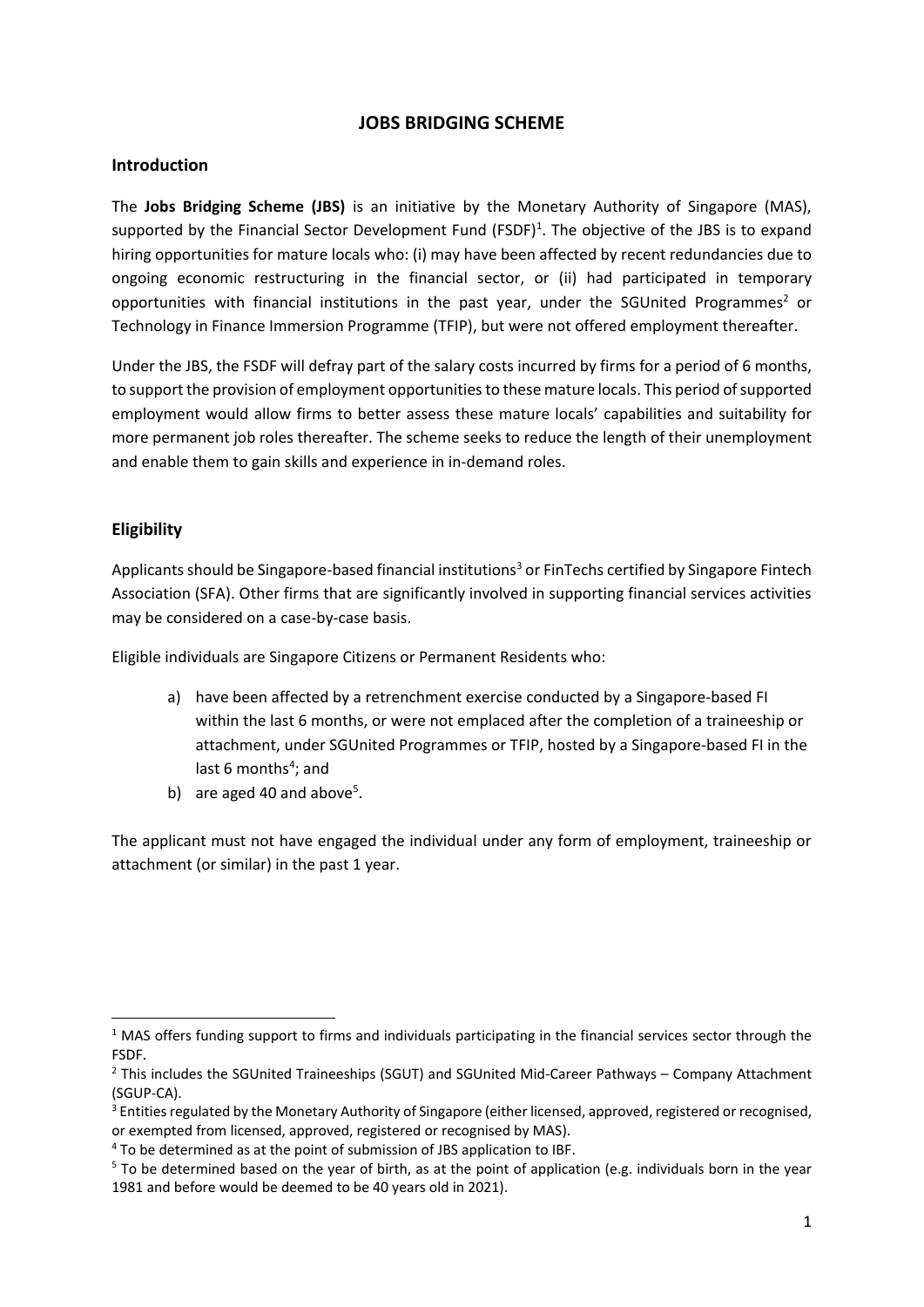# **Hiring Commitment and Funding Support**

| <b>Hiring</b><br>Commitment | Applicants are required to hire the individuals on a contractual basis, for a<br>period of at least 6 months.<br>All approved hiring must commence before 31 Dec 2022.                                                                                                                                                                                                                                                                                                                                                                            |
|-----------------------------|---------------------------------------------------------------------------------------------------------------------------------------------------------------------------------------------------------------------------------------------------------------------------------------------------------------------------------------------------------------------------------------------------------------------------------------------------------------------------------------------------------------------------------------------------|
| <b>Funding Support</b>      | 50% of monthly basic salaries of the individual hired, capped at S\$3,800,<br>whichever is lower.<br>For a period of 6 months.<br>Funding will be provided for the first 6 months. However, firms may offer<br>a longer contract period, if desired.<br>No funding will be provided if the firm terminates the employment of the<br>$\bullet$<br>individual within the first 6 months. However, if the individual resigns on<br>his own accord, the firm will be eligible for funding for the period of time<br>the individual remained employed. |

The details of the hiring commitment and funding support are as follows:

## **How to Apply**

Applications should be submitted **at least two weeks before** the hiring of individuals. This can be done on an individual basis or batched, depending on the firm's hiring plans.

Applicants should submit the following:

- (i) Sections 1 and 2 of the completed application form, including:
	- Details of applicant and individual(s) to be hired;
	- Job title, job description and estimated contract period for each individual; and
	- Acknowledgement that the firm is aware that it should consider the individual(s) for a permanent role if they perform satisfactorily during the contract period.
- (ii) Documentary proof of the date of retrenchment or date of completion of SGUT/SGUP-CA or TFIP of each individual.

All interested applicants should submit their applications to the IBF directly via email.

To apply, please contact the IBF for the application form at: *[jbs@ibf.org.sg](mailto:jbs@ibf.org.sg)* 

#### **How to Claim**

Claims should be submitted within **3 months** from the end of the 6-month hiring commitment period to IBF.

Applicants should submit the following:

- (i) Sections 3 and 4 of the completed application form, including:
	- Amount of monthly salaries paid over the funding period